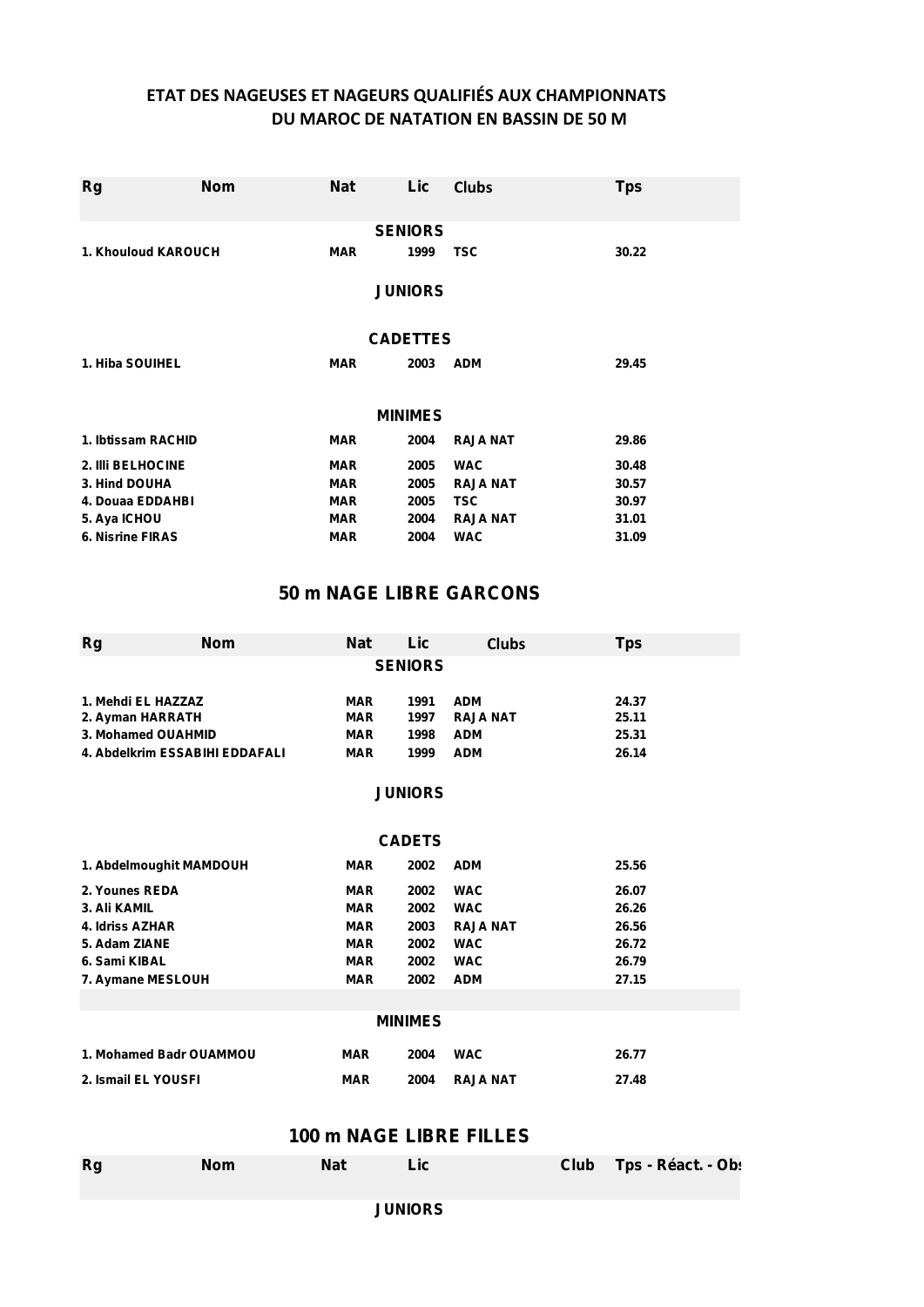| 1. Narjiss BOURBOUH      | <b>MAR</b> | 2001            | <b>FUS</b>      | 01:03.7 |  |  |
|--------------------------|------------|-----------------|-----------------|---------|--|--|
|                          |            | <b>CADETTES</b> |                 |         |  |  |
| 1. Taghrid DAHBANI       | <b>MAR</b> | 2003            | <b>FUS</b>      | 1:03.34 |  |  |
| 2. Ayat Allah EL ANOUAR  | <b>MAR</b> | 2002            | <b>FUS</b>      | 1:05.30 |  |  |
| 3. Hiba SOUIHEL          | <b>MAR</b> | 2003            | <b>ADM</b>      | 1:06.30 |  |  |
| <b>MINIMES</b>           |            |                 |                 |         |  |  |
| 1. Ibtissam RACHID       | <b>MAR</b> | 2004            | <b>RAJA NAT</b> | 1:04.48 |  |  |
| 2. Douaa EDDAHBI         | <b>MAR</b> | 2005            | <b>TSC</b>      | 1:05.39 |  |  |
| 3. Aicha EL BEKALI       | <b>MAR</b> | 2004            | <b>ADM</b>      | 1:05.43 |  |  |
| 4. Hind DOUHA            | <b>MAR</b> | 2005            | <b>RAJA NAT</b> | 1:05.68 |  |  |
| 5. Camelia GARNOUSSI     | <b>MAR</b> | 2004            | <b>FUS</b>      | 1:05.69 |  |  |
| 6. Malak BOUSSOUF        | <b>MAR</b> | 2004            | <b>FUS</b>      | 1:05.71 |  |  |
| 7. Abrare BELRHITI       | <b>MAR</b> | 2004            | <b>FUS</b>      | 1:05.90 |  |  |
| <b>8. IIII BELHOCINE</b> | <b>MAR</b> | 2005            | <b>WAC</b>      | 1:05.95 |  |  |

# **100 m NAGE LIBRE GARCONS**

| <b>Rg</b>               | <b>Nom</b>     | <b>Nat</b> | Lic            | <b>Clubs</b>    | <b>Tps</b> |  |  |  |
|-------------------------|----------------|------------|----------------|-----------------|------------|--|--|--|
|                         | <b>SENIORS</b> |            |                |                 |            |  |  |  |
| 1. Ayman HARRATH        |                | <b>MAR</b> | 1997           | <b>RAJA NAT</b> | 57.24      |  |  |  |
|                         |                |            |                |                 |            |  |  |  |
| 2. Zouhair EL KHALFI    |                | <b>MAR</b> | 1993           | <b>RAJA NAT</b> | 57.56      |  |  |  |
|                         |                |            |                |                 |            |  |  |  |
|                         |                |            | <b>JUNIORS</b> |                 |            |  |  |  |
| 1. Ali HEMRI            |                | <b>MAR</b> | 2001           | <b>FUS</b>      | 54.25      |  |  |  |
| 2. Youssef HEMRI        |                | <b>MAR</b> | 2001           | <b>FUS</b>      | 55.76      |  |  |  |
| 3. Ali MSOUGAR          |                | <b>MAR</b> | 2001           | <b>FUS</b>      | 56.06      |  |  |  |
| 4. Yasser AYANE         |                | <b>MAR</b> | 2001           | <b>CSE</b>      | 57.08      |  |  |  |
|                         |                |            |                |                 |            |  |  |  |
|                         |                |            | <b>CADETS</b>  |                 |            |  |  |  |
| 1. Abdelmoughit MAMDOUH |                | <b>MAR</b> | 2002           | <b>ADM</b>      | 56.99      |  |  |  |
| 2. Youssef OUKHOUYA     |                | <b>MAR</b> | 2002           | <b>FUS</b>      | 57.81      |  |  |  |
| 3. Adam ZIANE           |                | <b>MAR</b> | 2002           | <b>WAC</b>      | 58.27      |  |  |  |
| 4. Rayane BOUHAFS       |                | <b>MAR</b> | 2003           | <b>FUS</b>      | 58.44      |  |  |  |
|                         |                |            |                |                 |            |  |  |  |
| <b>MINIMES</b>          |                |            |                |                 |            |  |  |  |
| 1. Yasser BENCHEBBA     |                | <b>MAR</b> | 2004           | <b>FUS</b>      | 56.17      |  |  |  |
| 2. Ismail EL YOUSFI     |                | <b>MAR</b> | 2004           | <b>RAJA NAT</b> | 59.48      |  |  |  |
| 3. Liam OUARDI          |                | <b>MAR</b> | 2004           | <b>FUS</b>      | 1:00.12    |  |  |  |
| 4. Mohamed Badr OUAMMOU |                | <b>MAR</b> | 2004           | <b>WAC</b>      | 1:01.06    |  |  |  |

# **200m NAG LIBRE FILLES**

| <b>JUNIORS</b>          |            |      |            |         |  |  |  |
|-------------------------|------------|------|------------|---------|--|--|--|
| 1. Nissrine BOURBOUH    | <b>MAR</b> | 2001 | <b>FUS</b> | 2:25.63 |  |  |  |
| <b>CADETTES</b>         |            |      |            |         |  |  |  |
| 1. Taghrid DAHBANI      | <b>MAR</b> | 2003 | <b>FUS</b> | 2:18.08 |  |  |  |
| 2. Ayat Allah EL ANOUAR | <b>MAR</b> | 2002 | <b>FUS</b> | 2:19.82 |  |  |  |
| 3. Rim BOUJNANE         | <b>MAR</b> | 2003 | <b>CSE</b> | 2:26.62 |  |  |  |
| 4. Keltoum GOURRAM      | <b>MAR</b> | 2003 | <b>ADM</b> | 2:29.32 |  |  |  |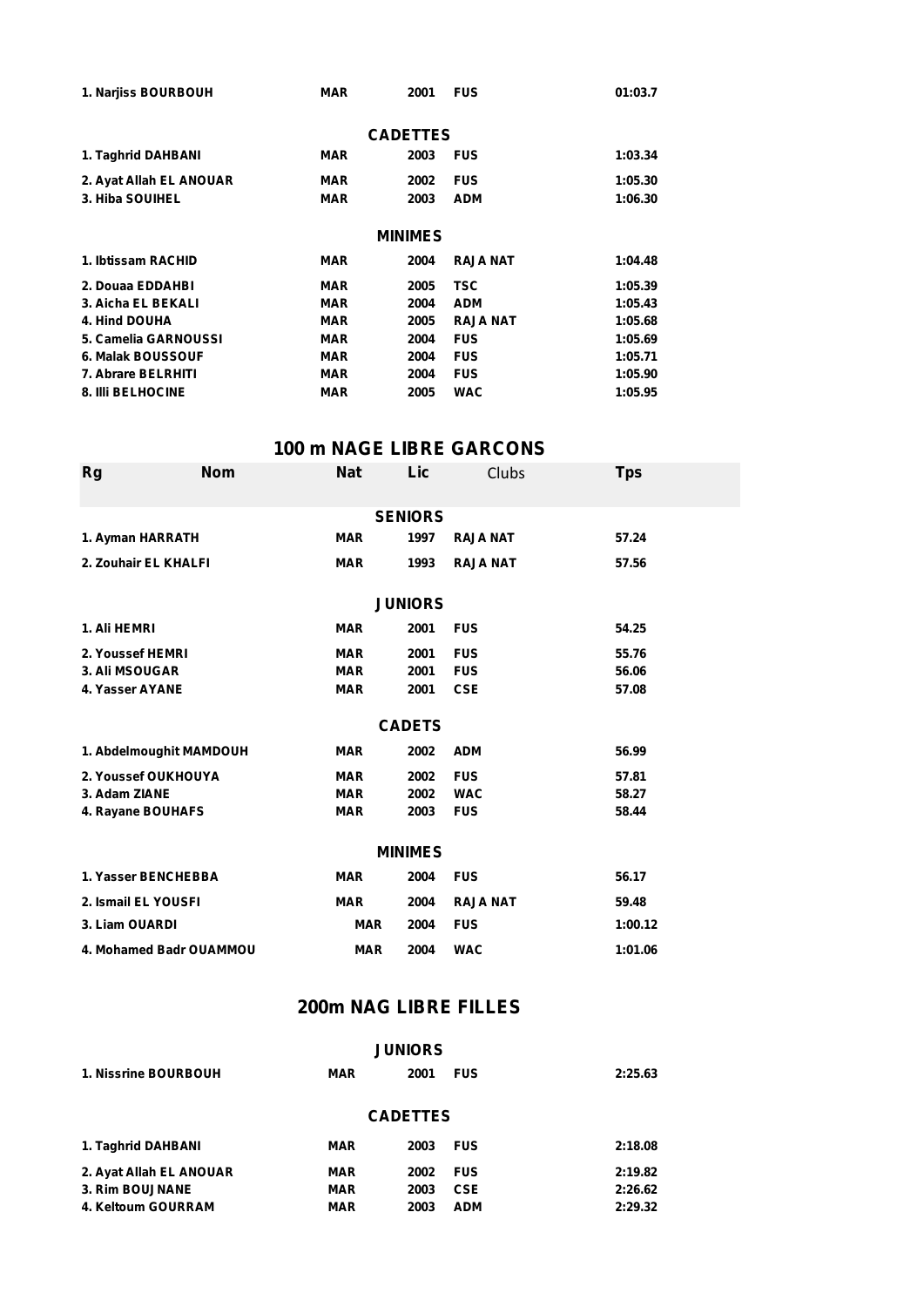| 5. Salma EL YOUSFI | <b>MAR</b> | 2002 ADM       | 2:29.33 |
|--------------------|------------|----------------|---------|
|                    |            | <b>MINIMES</b> |         |

| 1. Nada JALAL            | <b>MAR</b> | 2004 | <b>RAJA NAT</b> | 2:22.49 |
|--------------------------|------------|------|-----------------|---------|
| 2. Sara MAKY             | <b>MAR</b> | 2004 | TSC.            | 2:25.70 |
| 3. Ibtissam RACHID       | <b>MAR</b> | 2004 | <b>RAJA NAT</b> | 2:25.86 |
| <b>4. IIII BELHOCINE</b> | <b>MAR</b> | 2005 | <b>WAC</b>      | 2:26.25 |
| 5. Jennate RIMI          | <b>MAR</b> | 2005 | <b>FUS</b>      | 2:27.55 |
| 6. Mervem BENAYACHE      | <b>MAR</b> | 2004 | <b>USCM</b>     | 2:27.99 |
| 7. Camelia GARNOUSSI     | <b>MAR</b> | 2004 | <b>FUS</b>      | 2:29.47 |
| 8. Ghita TABATI          | <b>MAR</b> | 2004 | <b>WAC</b>      | 2:29.85 |
| 9. Kamilia MAALOUF       | <b>MAR</b> | 2004 | <b>RAJA NAT</b> | 2:30.56 |

### **200 m NAGE LIBRE GARÇONS**

| <b>Rg</b>               | <b>Nom</b> | <b>Nat</b> | Lic            | Club          | <b>Tps</b> |
|-------------------------|------------|------------|----------------|---------------|------------|
| <b>SENIORS</b>          |            |            |                |               |            |
|                         |            |            |                |               |            |
|                         |            |            | <b>JUNIORS</b> |               |            |
| 1. Ali HEMRI            |            | <b>MAR</b> | 2001           | <b>FUS</b>    | 1:56.46    |
| 2. Youssef HEMRI        |            | <b>MAR</b> | 2001           | <b>FUS</b>    | 1:57.06    |
| 3. Ali MSOUGAR          |            | <b>MAR</b> | 2001           | <b>FUS</b>    | 2:01.91    |
|                         |            |            |                | <b>CADETS</b> |            |
| 1. Youssef OUKHOUYA     |            | <b>MAR</b> | 2002           | <b>FUS</b>    | 2:06.72    |
| 2. Abdelmoughit MAMDOUH |            | <b>MAR</b> | 2002           | <b>ADM</b>    | 2:09.07    |
|                         |            |            | <b>MINIMES</b> |               |            |
| 1. Yasser BENCHEBBA     |            | <b>MAR</b> | 2004           | <b>FUS</b>    | 2:03.66    |
| 2. Liam OUARDI          |            | <b>MAR</b> | 2004           | <b>FUS</b>    | 2:04.29    |
| 3. Mohamed Sami ZEMZAMI |            | <b>MAR</b> | 2005           | <b>USCM</b>   | 2:07.56    |

# **400 m NAGE LIBRE FILLES**

| <b>CADETTES</b> |  |  |  |  |  |  |  |  |  |
|-----------------|--|--|--|--|--|--|--|--|--|
|                 |  |  |  |  |  |  |  |  |  |
|                 |  |  |  |  |  |  |  |  |  |
|                 |  |  |  |  |  |  |  |  |  |
|                 |  |  |  |  |  |  |  |  |  |
|                 |  |  |  |  |  |  |  |  |  |
|                 |  |  |  |  |  |  |  |  |  |
|                 |  |  |  |  |  |  |  |  |  |
|                 |  |  |  |  |  |  |  |  |  |
|                 |  |  |  |  |  |  |  |  |  |

# **400 m NAGE LIBRE GARCONS**

| <b>Rg</b> | <b>Nom</b> | <b>Nat</b>     | Lic | Club Tps - Réact. - Ob: |
|-----------|------------|----------------|-----|-------------------------|
|           |            | <b>SENIORS</b> |     |                         |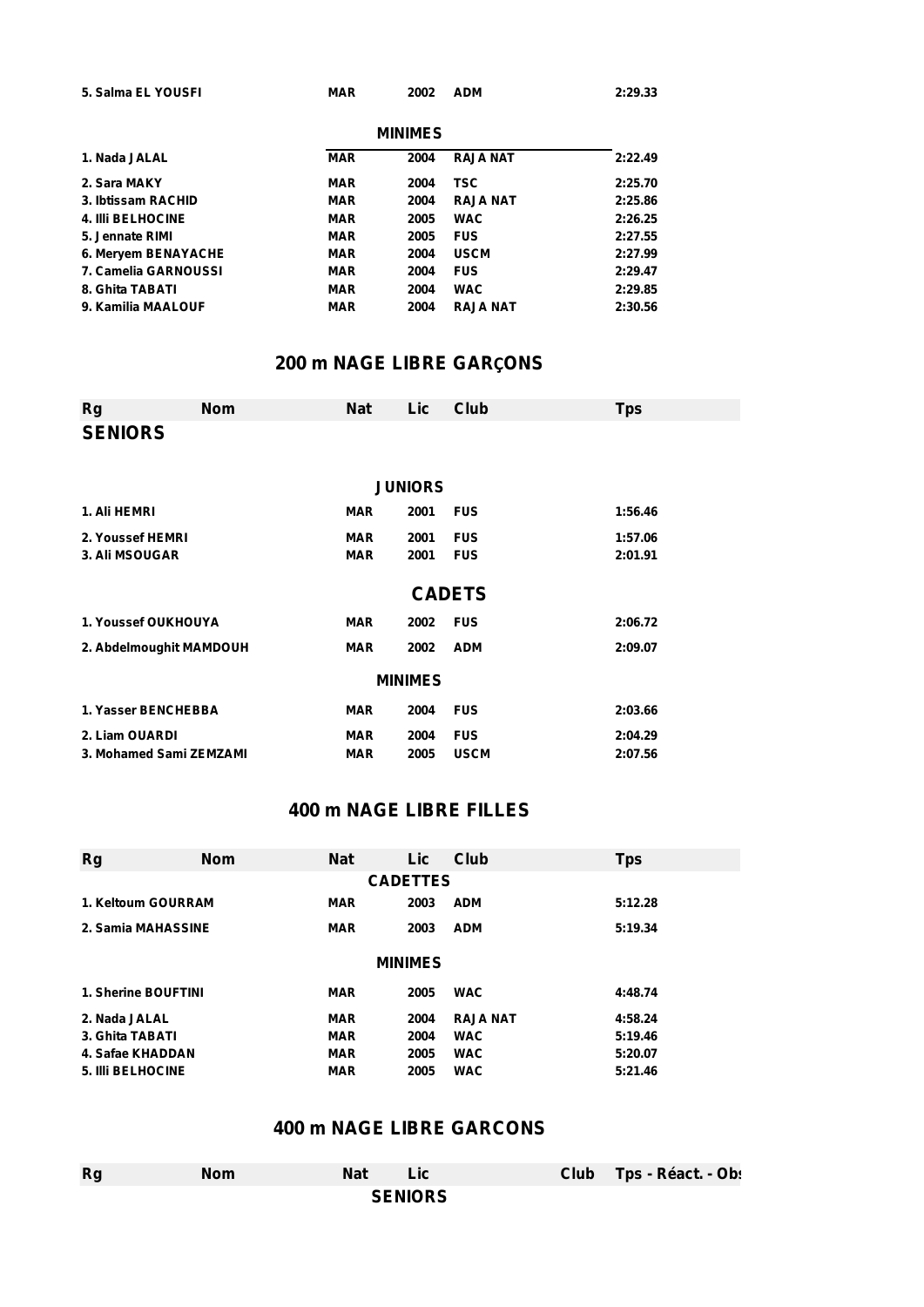| 1. Yasser KATAYFJI        | <b>MAR</b>     | 1999 | <b>RAJA NAT</b> | 4:45.47 |  |  |  |  |  |  |
|---------------------------|----------------|------|-----------------|---------|--|--|--|--|--|--|
| 2. Zouhair EL KHALFI      | <b>MAR</b>     | 1993 | <b>RAJA NAT</b> | 4:45.81 |  |  |  |  |  |  |
|                           | <b>JUNIORS</b> |      |                 |         |  |  |  |  |  |  |
| 1. nizar BANSAR           | <b>MAR</b>     | 2001 | <b>RAJA NAT</b> | 4:43.96 |  |  |  |  |  |  |
|                           | <b>CADETS</b>  |      |                 |         |  |  |  |  |  |  |
| <b>1. Walid BOUFTINI</b>  | <b>MAR</b>     | 2003 | <b>WAC</b>      | 4:31.20 |  |  |  |  |  |  |
| 2. El Mehdi LAANAYA       | <b>MAR</b>     | 2003 | <b>TSC</b>      | 4:44.81 |  |  |  |  |  |  |
| 3. Mohamed Amine CHANNANI | <b>MAR</b>     | 2002 | <b>CSE</b>      | 4:47.05 |  |  |  |  |  |  |
| <b>MINIMES</b>            |                |      |                 |         |  |  |  |  |  |  |
| 1. Yassine HASSOUNE       | <b>MAR</b>     | 2004 | <b>CNCS</b>     | 4:44.50 |  |  |  |  |  |  |
| 2. Younes LAALA           | <b>MAR</b>     | 2004 | <b>TSC</b>      | 4:52.08 |  |  |  |  |  |  |

## **800 m NAGE LIBRE FILLES**

| <b>Rg</b>               | <b>Nom</b>      | <b>Nat</b> | Lic            | Club            | <b>Tps</b> |  |  |  |  |  |
|-------------------------|-----------------|------------|----------------|-----------------|------------|--|--|--|--|--|
|                         | <b>CADETTES</b> |            |                |                 |            |  |  |  |  |  |
|                         |                 |            |                |                 |            |  |  |  |  |  |
| 1. Ayat Allah EL ANOUAR |                 | <b>MAR</b> | 2002           | <b>FUS</b>      | 10:00.22   |  |  |  |  |  |
| 2. Rim BOUJNANE         |                 | <b>MAR</b> | 2003           | <b>CSE</b>      | 10:33.48   |  |  |  |  |  |
| 3. Keltoum GOURRAM      |                 | <b>MAR</b> | 2003           | <b>ADM</b>      | 10:55.32   |  |  |  |  |  |
|                         |                 |            |                |                 |            |  |  |  |  |  |
|                         |                 |            | <b>MINIMES</b> |                 |            |  |  |  |  |  |
| 1. Douaa EDDAHBI        |                 | <b>MAR</b> | 2005           | TSC.            | 10:01.17   |  |  |  |  |  |
| 2. Nada JALAL           |                 | <b>MAR</b> | 2004           | <b>RAJA NAT</b> | 10:12.96   |  |  |  |  |  |
| 3. Hind DOUHA           |                 | <b>MAR</b> | 2005           | <b>RAJA NAT</b> | 10:25.62   |  |  |  |  |  |
| 4. Aicha EL BEKALI      |                 | <b>MAR</b> | 2004           | <b>ADM</b>      | 10:33.66   |  |  |  |  |  |
| 5. Meryem BENAYACHE     |                 | <b>MAR</b> | 2004           | <b>USCM</b>     | 10:39.09   |  |  |  |  |  |
| 6. Sara MAKY            |                 | <b>MAR</b> | 2004           | TSC.            | 10:42.69   |  |  |  |  |  |
| 7. Kamilia MAALOUF      |                 | <b>MAR</b> | 2004           | <b>RAJA NAT</b> | 10:50.52   |  |  |  |  |  |

# **800 m NAGE LIBRE GARCONS**

| Rg                                                                 | <b>Nom</b>                                                                 | <b>Nat</b> | Lic            |                 | Club | Tps - Réact. - Ob: |  |  |  |
|--------------------------------------------------------------------|----------------------------------------------------------------------------|------------|----------------|-----------------|------|--------------------|--|--|--|
|                                                                    | <b>SENIORS</b>                                                             |            |                |                 |      |                    |  |  |  |
| 1. Amine FARIH<br><b>RAJA NAT</b><br><b>MAR</b><br>1998<br>9:58.28 |                                                                            |            |                |                 |      |                    |  |  |  |
| 2. Zouhair EL KHALFI                                               |                                                                            | <b>MAR</b> | 1993           | <b>RAJA NAT</b> |      | 10:06.98           |  |  |  |
| 3. Yasser KATAYFJI                                                 |                                                                            | <b>MAR</b> | 1999           | <b>RAJA NAT</b> |      | 10:11.09           |  |  |  |
| 4. Lahbib BELKAZ                                                   |                                                                            | <b>MAR</b> | 1996           | <b>CSN</b>      |      | 10:21.93           |  |  |  |
|                                                                    |                                                                            |            | <b>JUNIORS</b> |                 |      |                    |  |  |  |
|                                                                    |                                                                            |            |                |                 |      |                    |  |  |  |
| 1. Youssef HEMRI                                                   |                                                                            | <b>MAR</b> | 2001           | <b>FUS</b>      |      | 8:35.00            |  |  |  |
| 2. Ali HEMRI                                                       |                                                                            | <b>MAR</b> | 2001           | <b>FUS</b>      |      | 8:58.63            |  |  |  |
| 3. nizar BANSAR                                                    |                                                                            | <b>MAR</b> | 2001           | <b>RAJA NAT</b> |      | 9:54.66            |  |  |  |
| <b>4. Ali MSOUGAR</b>                                              |                                                                            | <b>MAR</b> | 2001           | <b>FUS</b>      |      | 10:01.12           |  |  |  |
| <b>5. Omar HASSOUNI</b>                                            |                                                                            | <b>MAR</b> | 2001           | <b>ADM</b>      |      | 10:10.72           |  |  |  |
| <b>CADETS</b>                                                      |                                                                            |            |                |                 |      |                    |  |  |  |
|                                                                    | 1. Mohamed Yassine BENSALEH<br><b>FUS</b><br><b>MAR</b><br>9:11.53<br>2002 |            |                |                 |      |                    |  |  |  |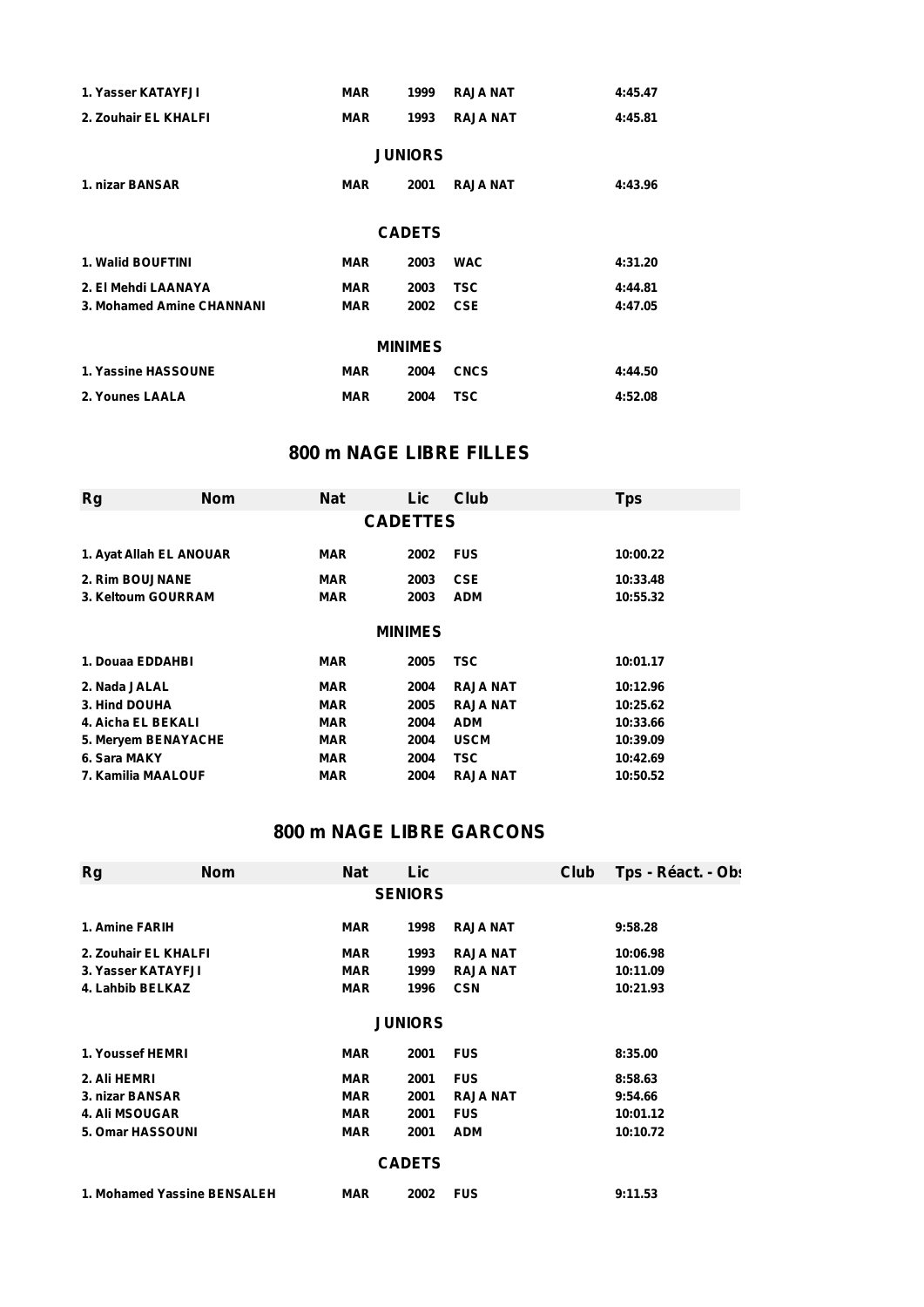| 2. Oussama ELMAHBOUBI       | <b>MAR</b>     | 2002 | <b>ADM</b>      | 9:50.46  |  |  |  |  |  |  |
|-----------------------------|----------------|------|-----------------|----------|--|--|--|--|--|--|
| 3. Abdelmoughit MAMDOUH     | <b>MAR</b>     | 2002 | <b>ADM</b>      | 9:52.77  |  |  |  |  |  |  |
| 4. Adam ZIANE               | <b>MAR</b>     | 2002 | <b>WAC</b>      | 9:53.58  |  |  |  |  |  |  |
| 5. Sami KIBAL               | <b>MAR</b>     | 2002 | <b>WAC</b>      | 9:55.91  |  |  |  |  |  |  |
| 6. El Mehdi LAANAYA         | <b>MAR</b>     | 2003 | <b>TSC</b>      | 10:01.96 |  |  |  |  |  |  |
| 7. Mohamed Amine CHANNANI   | <b>MAR</b>     | 2002 | <b>CSE</b>      | 10:02.59 |  |  |  |  |  |  |
| 8. Aymen TAJEDDINE          | <b>MAR</b>     | 2003 | <b>WAC</b>      | 10:11.61 |  |  |  |  |  |  |
| 9. Mohamed Reda MAMI        | <b>MAR</b>     | 2002 | <b>TSC</b>      | 10:19.12 |  |  |  |  |  |  |
| 10. Houssam HOUARI          | <b>MAR</b>     | 2003 | TSC             | 10:32.31 |  |  |  |  |  |  |
|                             | <b>MINIMES</b> |      |                 |          |  |  |  |  |  |  |
| 1. Yasser BENCHEBBA         | <b>MAR</b>     | 2004 | <b>FUS</b>      | 9:01.54  |  |  |  |  |  |  |
| 2. Ismail EL YOUSFI         | <b>MAR</b>     | 2004 | <b>RAJA NAT</b> | 9:25.90  |  |  |  |  |  |  |
| 3. ilyas LAGSSAIBI          | <b>MAR</b>     | 2004 | <b>RAJA NAT</b> | 10:03.05 |  |  |  |  |  |  |
| 4. Yassir EL MADANI         | <b>MAR</b>     | 2005 | <b>FUS</b>      | 10:14.79 |  |  |  |  |  |  |
| 5. Younes LAALA             | <b>MAR</b>     | 2004 | <b>TSC</b>      | 10:18.77 |  |  |  |  |  |  |
| 6. Mohamed Amine HAMDAOUI   | <b>MAR</b>     | 2004 | <b>TSC</b>      | 10:34.84 |  |  |  |  |  |  |
| 7. Younes BERRADA           | <b>MAR</b>     | 2004 | <b>FUS</b>      | 10:36.61 |  |  |  |  |  |  |
| 8. Ilyas LARABI             | <b>MAR</b>     | 2004 | <b>TSC</b>      | 10:38.08 |  |  |  |  |  |  |
| 9. Mohamed Badr OUAMMOU     | <b>MAR</b>     | 2004 | <b>WAC</b>      | 10:39.22 |  |  |  |  |  |  |
| 10. Mohamed Aymen HARRABIDA | <b>MAR</b>     | 2005 | <b>RAJA NAT</b> | 10:41.11 |  |  |  |  |  |  |
| 11. Soulaymane MOUJI        | <b>MAR</b>     | 2004 | <b>ADM</b>      | 10:44.61 |  |  |  |  |  |  |
| 12. Rayane BOURZIK          | <b>MAR</b>     | 2004 | <b>TSC</b>      | 10:44.86 |  |  |  |  |  |  |

# **1500 m NAGE LIBRE FILLES**

| <b>Rg</b>                                          | <b>Nom</b>    | <b>Nat</b> | Lic                |  | Club            | <b>Tps</b> |  |  |  |
|----------------------------------------------------|---------------|------------|--------------------|--|-----------------|------------|--|--|--|
|                                                    |               |            | <b>CADETS</b>      |  |                 |            |  |  |  |
|                                                    |               |            | <b>MINIMES</b>     |  |                 |            |  |  |  |
| 1. Nada JALAL                                      |               | <b>MAR</b> | 2004               |  | <b>RAJA NAT</b> | 19:52.37   |  |  |  |
| 2. Hind DOUHA                                      |               | <b>MAR</b> | 2005               |  | <b>RAJA NAT</b> | 20:23.68   |  |  |  |
| 3. Sara MAKY                                       |               | <b>MAR</b> | 2004               |  | <b>TSC</b>      | 20:39.53   |  |  |  |
| <b>1500 m NAGE LIBRE GARCONS</b><br><b>JUNIORS</b> |               |            |                    |  |                 |            |  |  |  |
| 1. nizar BANSAR                                    |               |            | <b>MAR</b><br>2001 |  | <b>RAJA NAT</b> | 19:08.23   |  |  |  |
| 2. Omar HASSOUNI                                   |               |            | <b>MAR</b><br>2001 |  | <b>ADM</b>      | 19:31.41   |  |  |  |
|                                                    | <b>CADETS</b> |            |                    |  |                 |            |  |  |  |
| <b>1. Walid BOUFTINI</b>                           |               |            | <b>MAR</b><br>2003 |  | <b>WAC</b>      | 17:43.53   |  |  |  |
|                                                    |               |            |                    |  |                 |            |  |  |  |
| <b>MINIMES</b>                                     |               |            |                    |  |                 |            |  |  |  |
| 1. Ilias EDDARI                                    |               |            | <b>MAR</b><br>2004 |  | <b>RAJA NAT</b> | 18:50.29   |  |  |  |
|                                                    |               |            |                    |  |                 |            |  |  |  |

# **50 m DOS FILLES**

| <b>Rg</b>      | <b>Nom</b> | <b>Nat</b> | Lic | Club | Club | <b>Tps</b> |  |  |  |  |
|----------------|------------|------------|-----|------|------|------------|--|--|--|--|
| <b>SENIORS</b> |            |            |     |      |      |            |  |  |  |  |
| <b>JUNIORS</b> |            |            |     |      |      |            |  |  |  |  |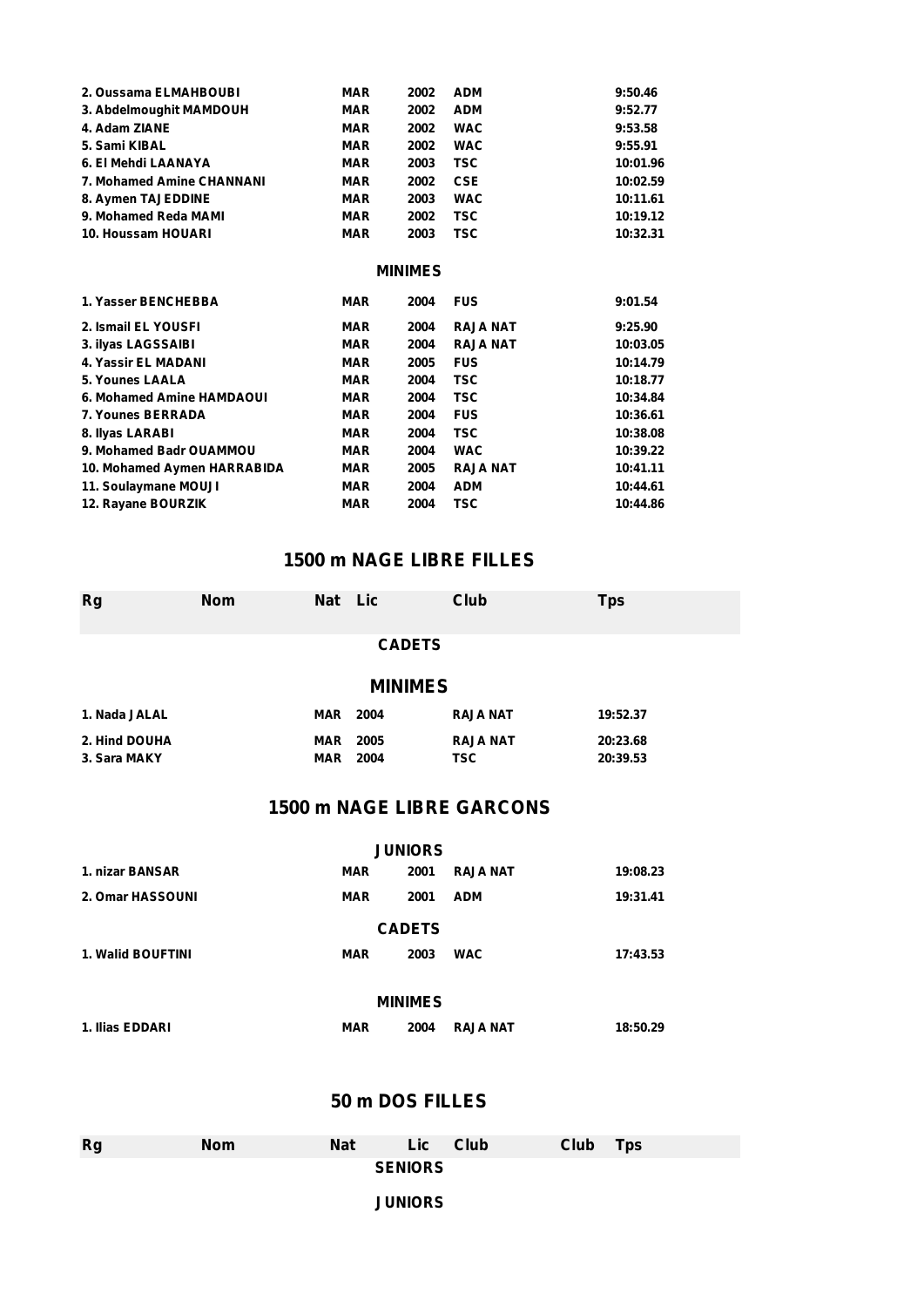| <b>CADETS</b>      |                  |            |                |                 |      |                    |  |  |  |  |
|--------------------|------------------|------------|----------------|-----------------|------|--------------------|--|--|--|--|
| 1. Salma EL YOUSFI |                  | <b>MAR</b> | 2002           | <b>ADM</b>      |      | 36.16              |  |  |  |  |
|                    |                  |            | <b>MINIMES</b> |                 |      |                    |  |  |  |  |
| 1. Ibtissam RACHID |                  | <b>MAR</b> | 2004           | <b>RAJA NAT</b> |      | 34.26              |  |  |  |  |
| 2. IIIi BELHOCINE  |                  | <b>MAR</b> | 2005           | <b>WAC</b>      |      | 35.3               |  |  |  |  |
|                    | 50 m DOS GARCONS |            |                |                 |      |                    |  |  |  |  |
| <b>Rg</b>          | <b>Nom</b>       | <b>Nat</b> | Lic            |                 | Club | Tps - Réact. - Ob: |  |  |  |  |
| <b>SENIORS</b>     |                  |            |                |                 |      |                    |  |  |  |  |
|                    |                  |            | <b>JUNIORS</b> |                 |      |                    |  |  |  |  |
|                    |                  |            | <b>CADETS</b>  |                 |      |                    |  |  |  |  |

| 1. Idriss AZHAR         | MAR        | 2003 | <b>RAJA NAT</b> | 30.34 |  |  |  |  |  |
|-------------------------|------------|------|-----------------|-------|--|--|--|--|--|
| 2. Abdelmoughit MAMDOUH | <b>MAR</b> | 2002 | <b>ADM</b>      | 30.49 |  |  |  |  |  |
| 3. Adam ZIANE           | <b>MAR</b> | 2002 | <b>WAC</b>      | 31.32 |  |  |  |  |  |
| <b>MINIMES</b>          |            |      |                 |       |  |  |  |  |  |
| 1. Mohamed Badr OUAMMOU | <b>MAR</b> | 2004 | <b>WAC</b>      | 31.30 |  |  |  |  |  |

# **100 m DOS FILLES**

| <b>Rg</b>                | <b>Nom</b>     | <b>Nat</b> | Lic             |                 | Club | Tps - Réact. - Obs |  |  |  |
|--------------------------|----------------|------------|-----------------|-----------------|------|--------------------|--|--|--|
|                          | <b>JUNIORS</b> |            |                 |                 |      |                    |  |  |  |
| 1. Nissrine BOURBOUH     |                | <b>MAR</b> | 2001            | <b>FUS</b>      |      | 1:12.15            |  |  |  |
| 2. Narjiss BOURBOUH      |                | <b>MAR</b> | 2001            | <b>FUS</b>      |      | 1:13.84            |  |  |  |
|                          |                |            |                 |                 |      |                    |  |  |  |
|                          |                |            | <b>CADETTES</b> |                 |      |                    |  |  |  |
| 1. Hiba SOUIHEL          |                | <b>MAR</b> | 2003            | <b>ADM</b>      |      | 1:17.83            |  |  |  |
| 2. Salma EL YOUSFI       |                | <b>MAR</b> | 2002            | <b>ADM</b>      |      | 1:19.69            |  |  |  |
|                          |                |            | <b>MINIMES</b>  |                 |      |                    |  |  |  |
| 1. Ibtissam RACHID       |                | <b>MAR</b> | 2004            | <b>RAJA NAT</b> |      | 1:13.98            |  |  |  |
| 2. Jennate RIMI          |                | <b>MAR</b> | 2005            | <b>FUS</b>      |      | 1:14.24            |  |  |  |
| 3. Douaa EDDAHBI         |                | <b>MAR</b> | 2005            | <b>TSC</b>      |      | 1:16.07            |  |  |  |
| 4. Aicha EL BEKALI       |                | <b>MAR</b> | 2004            | <b>ADM</b>      |      | 1:16.28            |  |  |  |
| 5. Nada JALAL            |                | <b>MAR</b> | 2004            | <b>RAJA NAT</b> |      | 1:17.09            |  |  |  |
| <b>6. IIII BELHOCINE</b> |                | <b>MAR</b> | 2005            | <b>WAC</b>      |      | 1:17.24            |  |  |  |
| 7. Hind DOUHA            |                | <b>MAR</b> | 2005            | <b>RAJA NAT</b> |      | 1:18.40            |  |  |  |
| 8. Nisrine FIRAS         |                | <b>MAR</b> | 2004            | <b>WAC</b>      |      | 1:19.30            |  |  |  |
| 9. Camelia GARNOUSSI     |                | <b>MAR</b> | 2004            | <b>FUS</b>      |      | 1:20.16            |  |  |  |

## **100 m DOS GARCONS**

#### **SENIORS**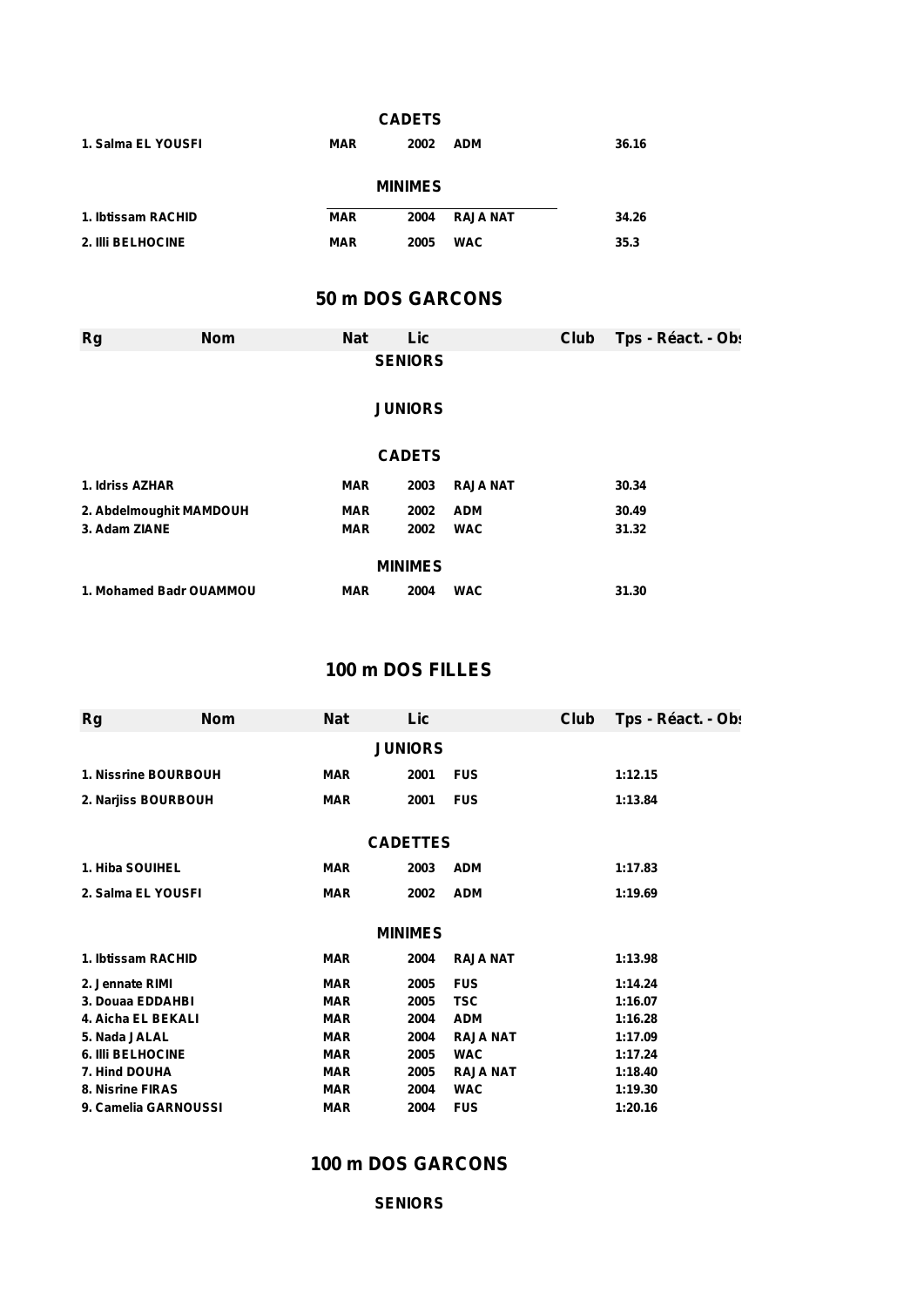#### **JUNIORS**

#### **CADETS**

| 1. Abdelmoughit MAMDOUH | <b>MAR</b> | 2002 | <b>ADM</b>      | 1:04.75 |
|-------------------------|------------|------|-----------------|---------|
| 2. Idriss AZHAR         | MAR        | 2003 | <b>RAJA NAT</b> | 1:05.73 |
| 3. Youssef OUKHOUYA     | MAR        | 2002 | <b>FUS</b>      | 1:08.25 |
| 4. Adam ZIANE           | MAR        | 2002 | <b>WAC</b>      | 1:09.27 |
|                         |            |      |                 |         |

#### **MINIMES**

| 1. Ismail EL YOUSFI | MAR | 2004 | <b>RAJA NAT</b> | 1:09.51 |
|---------------------|-----|------|-----------------|---------|
|                     |     |      |                 |         |

 $\ddot{\phantom{a}}$ 

### **200 m DOS FILLES**

#### **CADETTES**

#### **MINIMES**

| 1. Ibtissam RACHID       | <b>MAR</b> | 2004 | <b>RAJA NAT</b> | 2:40.02 |
|--------------------------|------------|------|-----------------|---------|
| 2. Nada JALAL            | <b>MAR</b> | 2004 | <b>RAJA NAT</b> | 2:40.58 |
| 3. Hind DOUHA            | <b>MAR</b> | 2005 | <b>RAJA NAT</b> | 2:47.77 |
| 4. Aicha EL BEKALI       | MAR        | 2004 | <b>ADM</b>      | 2:47.98 |
| <b>5. IIII BELHOCINE</b> | <b>MAR</b> | 2005 | <b>WAC</b>      | 2:49.77 |
| <b>6. Nisrine FIRAS</b>  | <b>MAR</b> | 2004 | <b>WAC</b>      | 2:50.06 |

#### **200 m DOS GARCONS**

| <b>Rg</b>                | <b>Nom</b>              | <b>Nat</b> | Lic            | Club            | <b>Tps</b> |  |
|--------------------------|-------------------------|------------|----------------|-----------------|------------|--|
|                          |                         |            | <b>JUNIORS</b> |                 |            |  |
|                          |                         |            |                |                 |            |  |
|                          |                         |            | <b>CADETS</b>  |                 |            |  |
| <b>1. Walid BOUFTINI</b> |                         | <b>MAR</b> | 2003           | <b>WAC</b>      | 2:25.63    |  |
|                          | 2. Abdelmoughit MAMDOUH | <b>MAR</b> | 2002           | <b>ADM</b>      | 2:30.76    |  |
| 3. Adam ZIANE            |                         | <b>MAR</b> | 2002           | <b>WAC</b>      | 2:32.47    |  |
| 4. Azzedine EL BADRE     |                         | <b>MAR</b> | 2003           | <b>CSE</b>      | 2:35.88    |  |
| 5. El Mehdi LAANAYA      |                         | <b>MAR</b> | 2003           | <b>TSC</b>      | 2:40.37    |  |
|                          |                         |            |                |                 |            |  |
|                          |                         |            | <b>MINIMES</b> |                 |            |  |
| 1. Ismail EL YOUSFI      |                         | <b>MAR</b> | 2004           | <b>RAJA NAT</b> | 2:31.84    |  |
| 2. ilyas LAGSSAIBI       |                         | <b>MAR</b> | 2004           | <b>RAJA NAT</b> | 2:34.83    |  |
| 3. Saad BOUKIOUD         |                         | <b>MAR</b> | 2004           | <b>CNCS</b>     | 2:38.47    |  |
| 4. Younes LAALA          |                         | <b>MAR</b> | 2004           | <b>TSC</b>      | 2:46.17    |  |

## **50 m BRASSE FILLES**

| <b>CADETTES</b>         |                      |          |            |       |  |  |
|-------------------------|----------------------|----------|------------|-------|--|--|
| 1. Hiba SOUIHEL         | $\sim$<br><b>MAR</b> | 2003     | <b>ADM</b> | 39.07 |  |  |
| 2. Ayat Allah EL ANOUAR | MAR                  | 2002 FUS |            | 39.97 |  |  |
| 3. Salma EL YOUSFI      | <b>MAR</b>           | 2002     | ADM        | 40.47 |  |  |
| 4. Keltoum GOURRAM      | MAR                  | 2003     | <b>ADM</b> | 40.65 |  |  |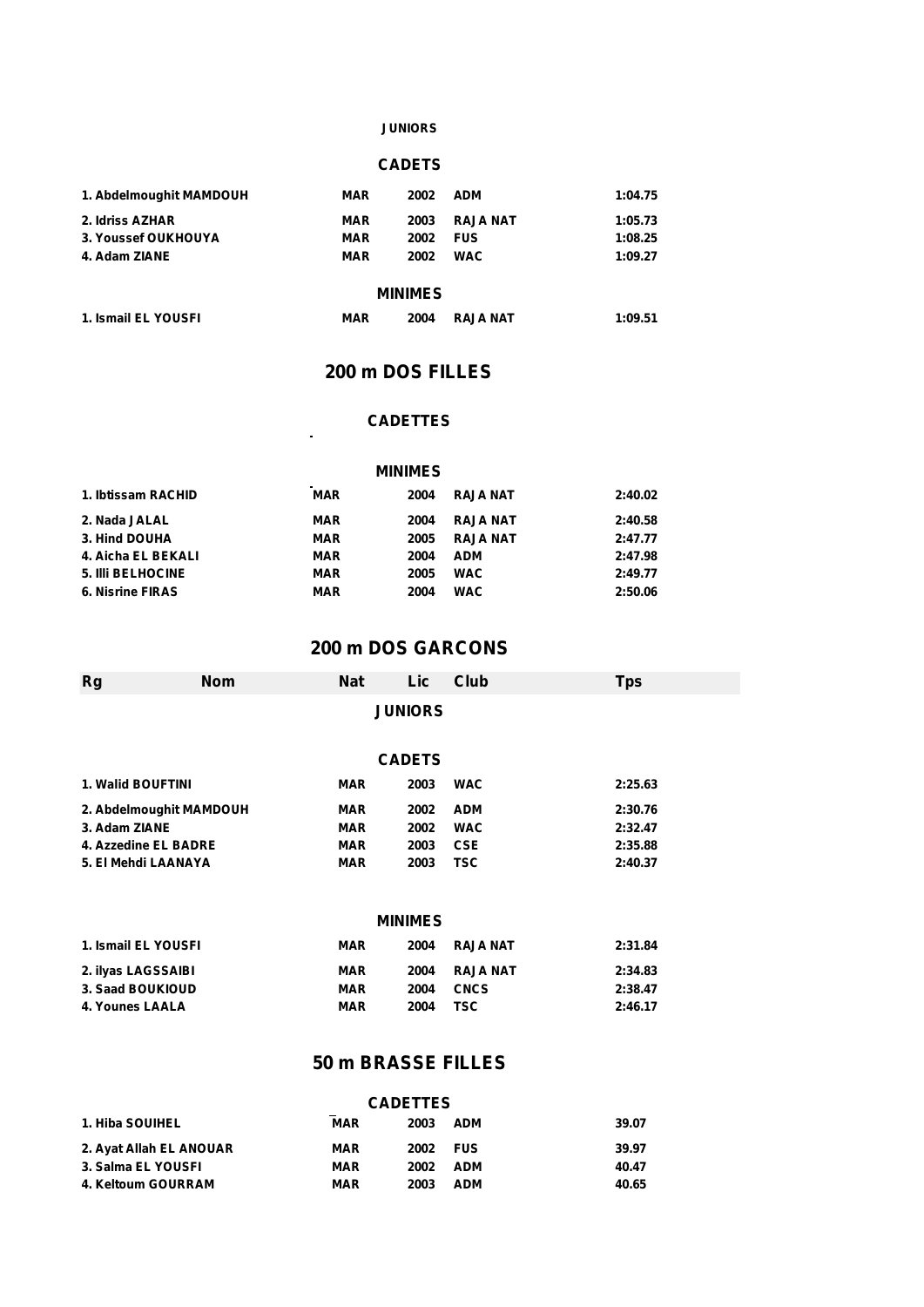|               |                           |            | <b>MINIMES</b> |                 |       |
|---------------|---------------------------|------------|----------------|-----------------|-------|
|               | 1. Malak BOUSSOUF         | <b>MAR</b> | 2004           | <b>FUS</b>      | 38.02 |
|               | 2. Fatima Zahra MOUKTADIR | <b>MAR</b> | 2004           | <b>WAC</b>      | 39.06 |
|               | 2. Chahd BELEKBIRA        | <b>MAR</b> | 2004           | A.S.F.A.R       | 39.06 |
|               | 4. Chahd MACHKOUR         | <b>MAR</b> | 2004           | <b>WAC</b>      | 39.21 |
|               | 5. Maria NAMLY            | <b>MAR</b> | 2005           | <b>WAC</b>      | 39.41 |
|               | 6. Rima BADOUI            | <b>MAR</b> | 2004           | <b>ASS</b>      | 39.75 |
|               | <b>7. Nisrine FIRAS</b>   | <b>MAR</b> | 2004           | <b>WAC</b>      | 39.85 |
| 8. Hind DOUHA |                           | <b>MAR</b> | 2005           | <b>RAJA NAT</b> | 40.23 |
|               | 9. Aicha EL BEKALI        | <b>MAR</b> | 2004           | <b>ADM</b>      | 40.35 |
|               | 10. Lamiaa ELMACHRAFI     | <b>MAR</b> | 2005           | <b>TSC</b>      | 41.09 |
|               | 11. Imane LAHLOU          | <b>MAR</b> | 2005           | <b>FUS</b>      | 41.78 |
|               | 12. Marwa EL HARTIKA      | <b>MAR</b> | 2005           | <b>FUS</b>      | 41.97 |

## **50 m BRASSE GARCONS**

| Rg                       | <b>Nom</b>                     | <b>Nat</b> | Lic            |                 | <b>CI</b> | Tps - Réact. - Ob: |
|--------------------------|--------------------------------|------------|----------------|-----------------|-----------|--------------------|
|                          |                                |            | <b>SENIORS</b> |                 |           |                    |
|                          | 1. Abdelkrim ESSABIHI EDDAFALI | <b>MAR</b> | 1999           | <b>ADM</b>      |           | 30.89              |
| 2. Larbi MEJDOUBI        |                                | <b>MAR</b> | 1998           | A.S.F.A.R       |           | 33.31              |
|                          | 3. Oussama ZEHNOUNI            | <b>MAR</b> | 1998           | <b>RAJA NAT</b> |           | 33.99              |
|                          |                                |            | <b>JUNIORS</b> |                 |           |                    |
| 1. Ilyasse MARGHANI      |                                | <b>MAR</b> | 2001           | A.S.F.A.R       |           | 32.81              |
|                          |                                |            | <b>CADETS</b>  |                 |           |                    |
|                          | 1. Mohamed Taha MALKI          | <b>MAR</b> | 2003           | <b>FUS</b>      |           | 32.88              |
|                          | 2. Azzedine EL BADRE           | <b>MAR</b> | 2003           | <b>CSE</b>      |           | 33.21              |
|                          | 3. Ghali IRAQUI HOUSSEINI      | <b>MAR</b> | 2003           | <b>RAJA NAT</b> |           | 34.02              |
| <b>4. Saad LAKHLALKI</b> |                                | <b>MAR</b> | 2002           | <b>CSE</b>      |           | 34.56              |
| 5. Rayane BOUHAFS        |                                | <b>MAR</b> | 2003           | <b>FUS</b>      |           | 34.66              |
|                          |                                |            | <b>MINIMES</b> |                 |           |                    |
|                          | 1. Mohamed Badr OUAMMOU        | <b>MAR</b> | 2004           | <b>WAC</b>      |           | 33.29              |
| 2. Ilias EDDARI          |                                | <b>MAR</b> | 2004           | <b>RAJA NAT</b> |           | 34.14              |

## **100 m BRASSE FILLES**

| Rg                 | <b>Nom</b>     | <b>Nat</b> | Lic            | Club            | <b>Tps</b>     |
|--------------------|----------------|------------|----------------|-----------------|----------------|
|                    |                |            | <b>SENIORS</b> |                 |                |
| 1. Khouloud        | <b>KAROUCH</b> | <b>MAR</b> | 1999           | <b>TSC</b>      | 1:24.93<br>12E |
|                    |                |            | <b>CADETS</b>  |                 |                |
| 1. Salma EL YOUSFI |                | <b>MAR</b> | 2002           | <b>ADM</b>      | 1:26.56        |
| 2. Keltoum GOURRAM |                | <b>MAR</b> | 2003           | <b>ADM</b>      | 1:29.46        |
|                    |                |            | <b>MINIMES</b> |                 |                |
| 1. Safae KHADDAN   |                | <b>MAR</b> | 2005           | <b>WAC</b>      | 1:24.61        |
| 2. Hind DOUHA      |                | <b>MAR</b> | 2005           | <b>RAJA NAT</b> | 1:24.88        |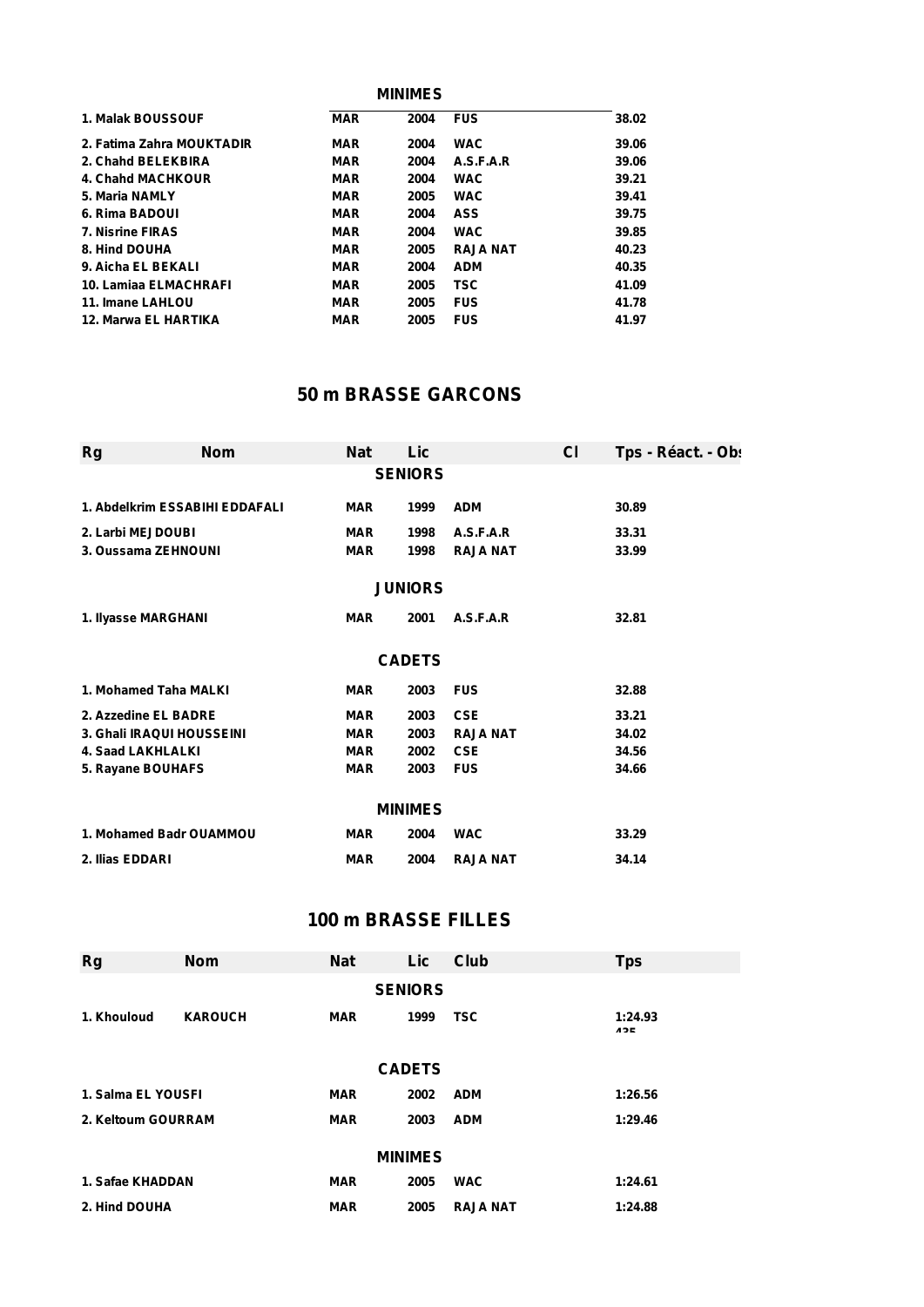| 3. Fatima Zahra MOUKTADIR | MAR        | 2004 | <b>WAC</b>      | 1:24.89 |
|---------------------------|------------|------|-----------------|---------|
| 4. Aicha EL BEKALI        | MAR        | 2004 | <b>ADM</b>      | 1:24.91 |
| <b>5. Chand MACHKOUR</b>  | MAR        | 2004 | <b>WAC</b>      | 1:27.00 |
| 6. Lamiaa ELMACHRAFI      | <b>MAR</b> | 2005 | <b>TSC</b>      | 1:28.49 |
| 7. Maria NAMLY            | <b>MAR</b> | 2005 | <b>WAC</b>      | 1:29.73 |
| 8. Nisrine FIRAS          | <b>MAR</b> | 2004 | <b>WAC</b>      | 1:30.05 |
| 9. Kamilia MAALOUF        | <b>MAR</b> | 2004 | <b>RAJA NAT</b> | 1:30.32 |

# **100 m BRASSE GARCONS**

| Rg                        | <b>Nom</b> | <b>Nat</b> | Lic            |                 | Club | Tps - Réact. - Ob: |
|---------------------------|------------|------------|----------------|-----------------|------|--------------------|
|                           |            |            | <b>JUNIORS</b> |                 |      |                    |
| 1. Ahmed Yassine FLIYOU   |            | <b>MAR</b> | 2001           | <b>RAJA NAT</b> |      | 01:09.9            |
| 2. Reyane ENNABTY         |            | <b>MAR</b> | 2001           | <b>ADM</b>      |      | 1:16.54            |
|                           |            |            | <b>CADETS</b>  |                 |      |                    |
| 1. Younes REDA            |            | <b>MAR</b> | 2002           | <b>WAC</b>      |      | 1:11.50            |
| 2. Sami KIBAL             |            | <b>MAR</b> | 2002           | <b>WAC</b>      |      | 1:15.07            |
| 3. Ghali IRAQUI HOUSSEINI |            | <b>MAR</b> | 2003           | <b>RAJA NAT</b> |      | 1:15.38            |
| 4. Idriss AZHAR           |            | <b>MAR</b> | 2003           | <b>RAJA NAT</b> |      | 1:16.65            |
| 5. Mohamed Amine CHANNANI |            | <b>MAR</b> | 2002           | <b>CSE</b>      |      | 1:17.31            |
|                           |            |            | <b>MINIMES</b> |                 |      |                    |
| 1. Mohamed Badr OUAMMOU   |            | <b>MAR</b> | 2004           | <b>WAC</b>      |      | 1:15.21            |

# **200 m BRASSE FILLES**

| <b>KAROUCH</b><br><b>MAR</b><br><b>TSC</b><br>3:07.17<br>1999<br><br><b>CADETS</b><br>1. Taghrid DAHBANI<br><b>FUS</b><br><b>MAR</b><br>2003<br>3:02.00<br>2. Salma EL YOUSFI<br><b>MAR</b><br>2002<br><b>ADM</b><br>3:08.19<br>3. Keltoum GOURRAM<br><b>MAR</b><br>2003<br><b>ADM</b><br>3:18.21<br>4. Rima EL BROUZI<br><b>TSC</b><br><b>MAR</b><br>2003<br>3:18.68<br><b>MINIMES</b><br><b>MAR</b><br>2004<br><b>RAJA NAT</b><br>2:57.60<br><b>RAJA NAT</b><br><b>MAR</b><br>2005<br>3:00.99<br>3. Fatima Zahra MOUKTADIR<br><b>MAR</b><br>2004<br><b>WAC</b><br>3:03.32<br><b>4. Malak BOUSSOUF</b><br><b>FUS</b><br><b>MAR</b><br>2004<br>3:03.56<br><b>5. Chahd MACHKOUR</b><br><b>MAR</b><br>2004<br><b>WAC</b><br>3:04.40<br>6. Lamiaa ELMACHRAFI<br><b>MAR</b><br><b>TSC</b><br>2005<br>3:08.58<br><b>RAJA NAT</b><br>7. Kamilia MAALOUF<br><b>MAR</b><br>2004<br>3:11.25<br><b>ASS</b><br>3:11.61<br><b>MAR</b><br>2004<br><b>MAR</b><br>2005<br><b>WAC</b><br>3:11.66<br><b>MAR</b><br>2004<br><b>RAJA NAT</b><br>3:13.83<br>11. Chahd BELEKBIRA<br><b>A.S.F.A.R</b><br><b>MAR</b><br>2004<br>3:15.41<br><b>12. Marwa EL HARTIKA</b><br><b>FUS</b><br><b>MAR</b><br>2005 | <b>Rg</b>      | <b>Nom</b> | <b>Nat</b> | Lic | Club | Tps - Réact. - Ob: |
|-------------------------------------------------------------------------------------------------------------------------------------------------------------------------------------------------------------------------------------------------------------------------------------------------------------------------------------------------------------------------------------------------------------------------------------------------------------------------------------------------------------------------------------------------------------------------------------------------------------------------------------------------------------------------------------------------------------------------------------------------------------------------------------------------------------------------------------------------------------------------------------------------------------------------------------------------------------------------------------------------------------------------------------------------------------------------------------------------------------------------------------------------------------------------------------|----------------|------------|------------|-----|------|--------------------|
|                                                                                                                                                                                                                                                                                                                                                                                                                                                                                                                                                                                                                                                                                                                                                                                                                                                                                                                                                                                                                                                                                                                                                                                     | <b>SENIORS</b> |            |            |     |      |                    |
|                                                                                                                                                                                                                                                                                                                                                                                                                                                                                                                                                                                                                                                                                                                                                                                                                                                                                                                                                                                                                                                                                                                                                                                     | 1. Khouloud    |            |            |     |      |                    |
|                                                                                                                                                                                                                                                                                                                                                                                                                                                                                                                                                                                                                                                                                                                                                                                                                                                                                                                                                                                                                                                                                                                                                                                     |                |            |            |     |      |                    |
|                                                                                                                                                                                                                                                                                                                                                                                                                                                                                                                                                                                                                                                                                                                                                                                                                                                                                                                                                                                                                                                                                                                                                                                     |                |            |            |     |      |                    |
|                                                                                                                                                                                                                                                                                                                                                                                                                                                                                                                                                                                                                                                                                                                                                                                                                                                                                                                                                                                                                                                                                                                                                                                     |                |            |            |     |      |                    |
|                                                                                                                                                                                                                                                                                                                                                                                                                                                                                                                                                                                                                                                                                                                                                                                                                                                                                                                                                                                                                                                                                                                                                                                     |                |            |            |     |      |                    |
|                                                                                                                                                                                                                                                                                                                                                                                                                                                                                                                                                                                                                                                                                                                                                                                                                                                                                                                                                                                                                                                                                                                                                                                     |                |            |            |     |      |                    |
|                                                                                                                                                                                                                                                                                                                                                                                                                                                                                                                                                                                                                                                                                                                                                                                                                                                                                                                                                                                                                                                                                                                                                                                     |                |            |            |     |      |                    |
|                                                                                                                                                                                                                                                                                                                                                                                                                                                                                                                                                                                                                                                                                                                                                                                                                                                                                                                                                                                                                                                                                                                                                                                     | 1. Nada JALAL  |            |            |     |      |                    |
|                                                                                                                                                                                                                                                                                                                                                                                                                                                                                                                                                                                                                                                                                                                                                                                                                                                                                                                                                                                                                                                                                                                                                                                     | 2. Hind DOUHA  |            |            |     |      |                    |
|                                                                                                                                                                                                                                                                                                                                                                                                                                                                                                                                                                                                                                                                                                                                                                                                                                                                                                                                                                                                                                                                                                                                                                                     |                |            |            |     |      |                    |
|                                                                                                                                                                                                                                                                                                                                                                                                                                                                                                                                                                                                                                                                                                                                                                                                                                                                                                                                                                                                                                                                                                                                                                                     |                |            |            |     |      |                    |
|                                                                                                                                                                                                                                                                                                                                                                                                                                                                                                                                                                                                                                                                                                                                                                                                                                                                                                                                                                                                                                                                                                                                                                                     |                |            |            |     |      |                    |
|                                                                                                                                                                                                                                                                                                                                                                                                                                                                                                                                                                                                                                                                                                                                                                                                                                                                                                                                                                                                                                                                                                                                                                                     |                |            |            |     |      |                    |
|                                                                                                                                                                                                                                                                                                                                                                                                                                                                                                                                                                                                                                                                                                                                                                                                                                                                                                                                                                                                                                                                                                                                                                                     |                |            |            |     |      |                    |
|                                                                                                                                                                                                                                                                                                                                                                                                                                                                                                                                                                                                                                                                                                                                                                                                                                                                                                                                                                                                                                                                                                                                                                                     | 8. Rima BADOUI |            |            |     |      |                    |
|                                                                                                                                                                                                                                                                                                                                                                                                                                                                                                                                                                                                                                                                                                                                                                                                                                                                                                                                                                                                                                                                                                                                                                                     | 9. Maria NAMLY |            |            |     |      |                    |
|                                                                                                                                                                                                                                                                                                                                                                                                                                                                                                                                                                                                                                                                                                                                                                                                                                                                                                                                                                                                                                                                                                                                                                                     | 10. Aya ICHOU  |            |            |     |      |                    |
|                                                                                                                                                                                                                                                                                                                                                                                                                                                                                                                                                                                                                                                                                                                                                                                                                                                                                                                                                                                                                                                                                                                                                                                     |                |            |            |     |      |                    |
|                                                                                                                                                                                                                                                                                                                                                                                                                                                                                                                                                                                                                                                                                                                                                                                                                                                                                                                                                                                                                                                                                                                                                                                     |                |            |            |     |      | 3:18.79            |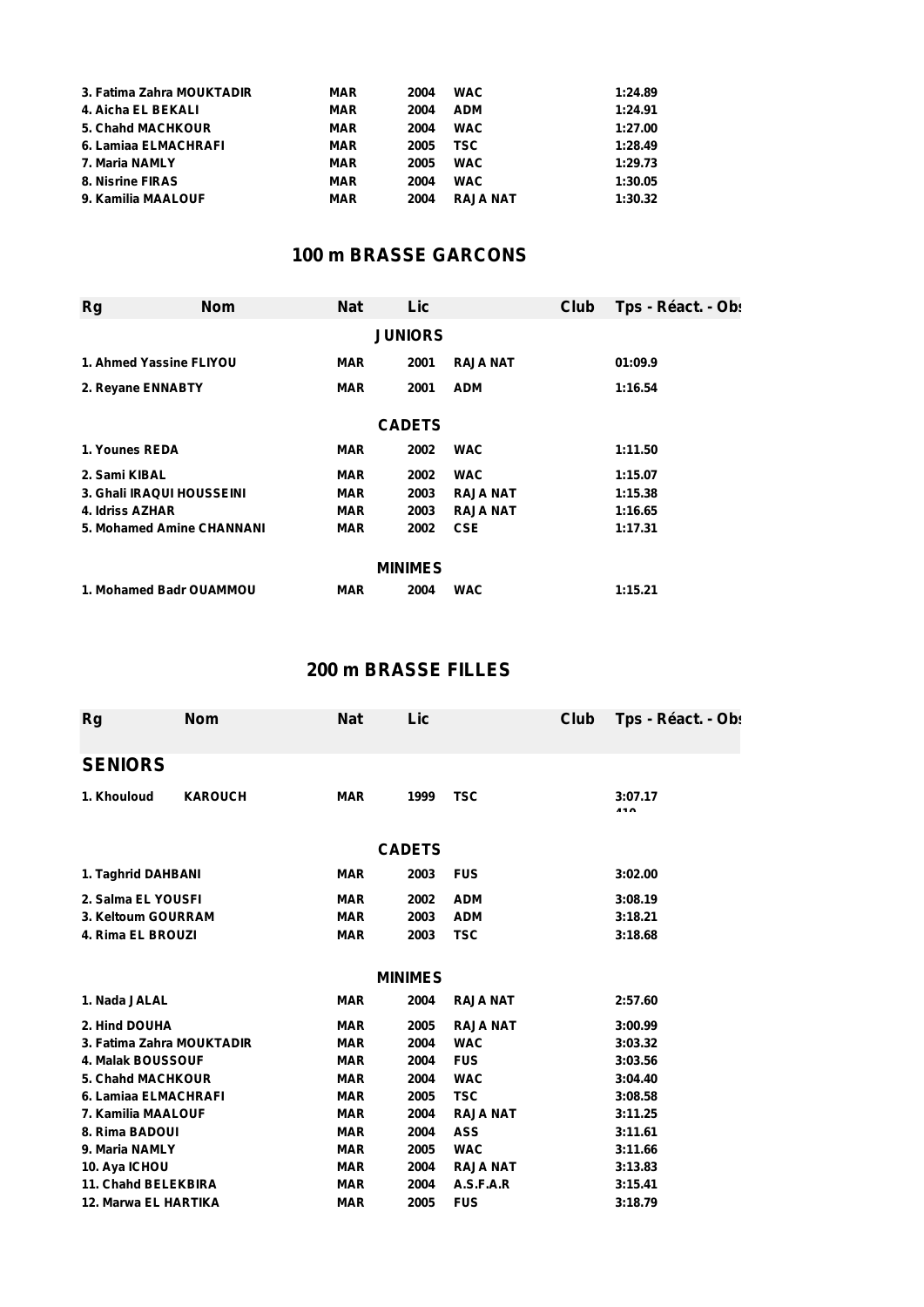| 13. Douaa EDDAHBI        | MAR | 2005 | TSC             | 3:19.27 |
|--------------------------|-----|------|-----------------|---------|
| <b>14. Imane LAHLOU</b>  | MAR | 2005 | <b>FUS</b>      | 3:19.57 |
| <b>15. Nisrine FIRAS</b> | MAR | 2004 | <b>WAC</b>      | 3:21.36 |
| 16. Nada YAHI            | MAR | 2004 | <b>ADM</b>      | 3:21.40 |
| 17. Kenza SALMAN         | MAR | 2005 | <b>RAJA NAT</b> | 3:21.94 |

# **200 m BRASSE GARCONS**

| <b>Rg</b>                        | <b>Nom</b>                     | <b>Nat</b> | Lic            |                 | Club | Tps - Réact. - Ob: |  |  |  |
|----------------------------------|--------------------------------|------------|----------------|-----------------|------|--------------------|--|--|--|
| <b>SENIORS</b>                   |                                |            |                |                 |      |                    |  |  |  |
|                                  | 1. Abdelkrim ESSABIHI EDDAFALI | <b>MAR</b> | 1999           | <b>ADM</b>      |      | 2:37.33            |  |  |  |
| 2. Almehdi EL BOUHTOURI          |                                | <b>MAR</b> | 1995           | <b>RAJA NAT</b> |      | 2:48.38            |  |  |  |
|                                  |                                |            |                |                 |      |                    |  |  |  |
|                                  |                                |            | <b>JUNIORS</b> |                 |      |                    |  |  |  |
| 1. Ilyasse MARGHANI              |                                | <b>MAR</b> | 2001           | A.S.F.A.R       |      | 2:47.45            |  |  |  |
|                                  |                                |            |                |                 |      |                    |  |  |  |
|                                  |                                |            | <b>CADETS</b>  |                 |      |                    |  |  |  |
| 1. Azzedine EL BADRE             |                                | <b>MAR</b> | 2003           | <b>CSE</b>      |      | 2:41.72            |  |  |  |
|                                  | 2. Mohamed Amine CHANNANI      | <b>MAR</b> | 2002           | <b>CSE</b>      |      | 2:44.83            |  |  |  |
| 3. Sami KIBAL                    |                                | <b>MAR</b> | 2002           | <b>WAC</b>      |      | 2:44.91            |  |  |  |
| <b>4. Ghali IRAQUI HOUSSEINI</b> |                                | <b>MAR</b> | 2003           | <b>RAJA NAT</b> |      | 2:45.28            |  |  |  |
|                                  | 5. Mohamed Yassine BENSALEH    | <b>MAR</b> | 2002           | <b>FUS</b>      |      | 2:45.50            |  |  |  |
| 6. Rayane BOUHAFS                |                                | <b>MAR</b> | 2003           | <b>FUS</b>      |      | 2:50.29            |  |  |  |
|                                  |                                |            | <b>MINIMES</b> |                 |      |                    |  |  |  |
| 1. Ilias EDDARI                  |                                | <b>MAR</b> | 2004           | <b>RAJA NAT</b> |      | 2:44.84            |  |  |  |
| 2. Mohamed Badr OUAMMOU          |                                | <b>MAR</b> | 2004           | <b>WAC</b>      |      | 2:49.95            |  |  |  |
| 3. Moncef BEN EL HADJ            |                                | <b>MAR</b> | 2004           | <b>ACK</b>      |      | 2:58.03            |  |  |  |
| 4. Soulaymane MOUJI              |                                | <b>MAR</b> | 2004           | <b>ADM</b>      |      | 2:58.92            |  |  |  |

## **50 m PAPILLON FILLES**

| Rg                   | <b>Nom</b> | <b>Nat</b> | Lic  | Club       | Club | Tps - Réact. - Obs |  |  |  |
|----------------------|------------|------------|------|------------|------|--------------------|--|--|--|
| <b>JUNIORS</b>       |            |            |      |            |      |                    |  |  |  |
| 1. Narjiss BOURBOUH  |            | <b>MAR</b> | 2001 | <b>FUS</b> |      | 29.60              |  |  |  |
| 2. Nissrine BOURBOUH |            | <b>MAR</b> | 2001 | <b>FUS</b> |      | 32.19              |  |  |  |
| 3. Hiba RIMY         |            | <b>MAR</b> | 2001 | <b>TSC</b> |      | 32.52              |  |  |  |
| <b>CADETTES</b>      |            |            |      |            |      |                    |  |  |  |
| 1. Taghrid DAHBANI   |            | <b>MAR</b> | 2003 | <b>FUS</b> |      | 30.59              |  |  |  |
| 2. Hiba SOUIHEL      |            | <b>MAR</b> | 2003 | <b>ADM</b> |      | 32.4               |  |  |  |
|                      |            |            |      |            |      |                    |  |  |  |
| <b>MINIMES</b>       |            |            |      |            |      |                    |  |  |  |
| 1. Malak BOUSSOUF    |            | <b>MAR</b> | 2004 | <b>FUS</b> |      | 32.19              |  |  |  |
| 2. Ghita TABATI      |            | <b>MAR</b> | 2004 | <b>WAC</b> |      | 32.83              |  |  |  |

# **50 m PAPILLON GARCONS**

| Rg | <b>Nom</b> | <b>Nat</b> | Lic Club       |  | Tps |
|----|------------|------------|----------------|--|-----|
|    |            |            | <b>SENIORS</b> |  |     |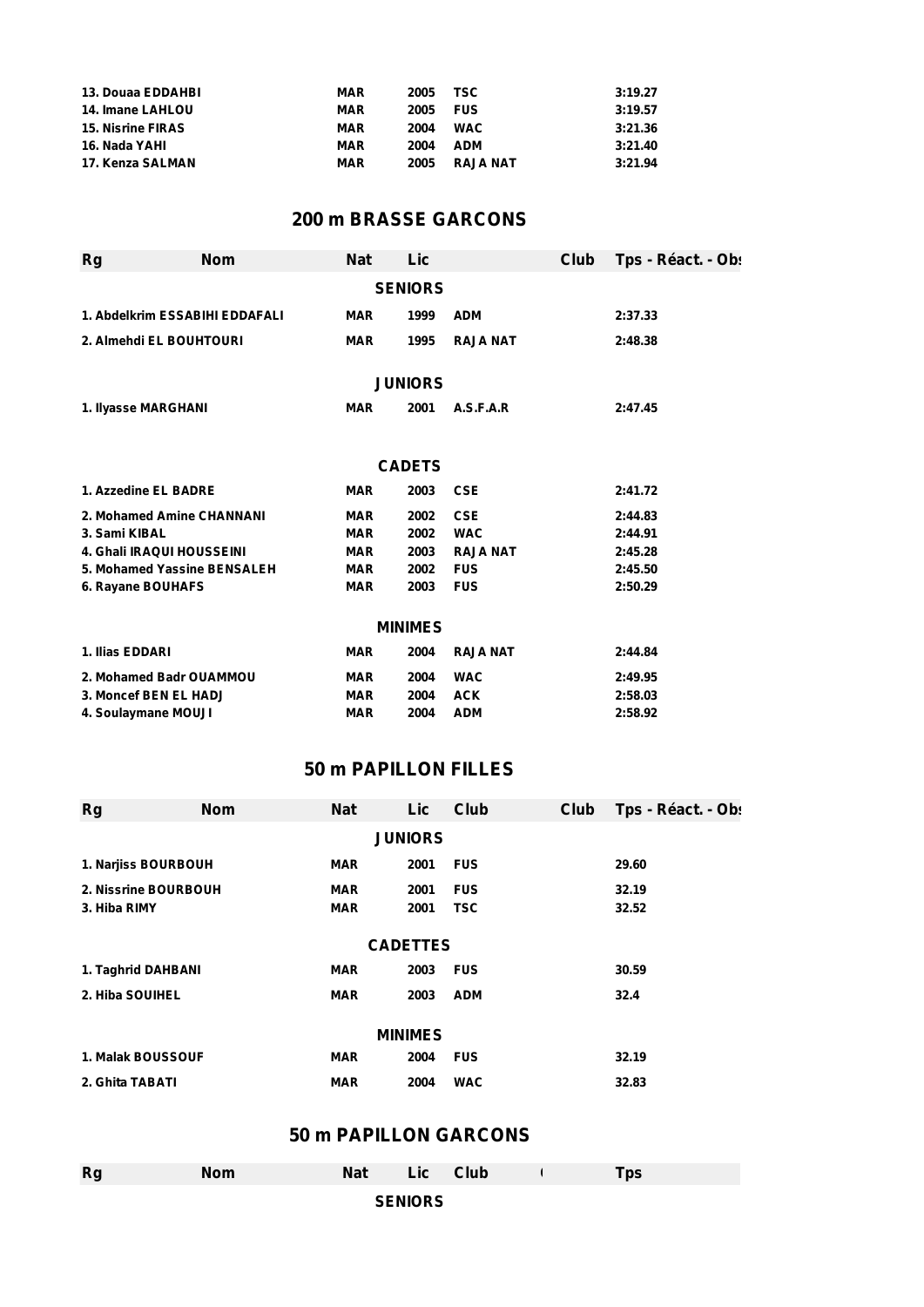| 1. Ayman HARRATH            | <b>MAR</b> | 1997           | <b>RAJA NAT</b> | 26.91 |
|-----------------------------|------------|----------------|-----------------|-------|
| 2. Mohamed OUAHMID          | <b>MAR</b> | 1998           | <b>ADM</b>      | 27.88 |
| 3. Zouhair EL KHALFI        | <b>MAR</b> | 1993           | <b>RAJA NAT</b> | 28.36 |
| 4. Oussama ZEHNOUNI         | <b>MAR</b> | 1998           | <b>RAJA NAT</b> | 28.54 |
| <b>JUNIORS</b>              |            |                |                 |       |
| <b>1. Ali MSOUGAR</b>       | <b>MAR</b> | 2001           | <b>FUS</b>      | 27.03 |
| 2. Ali HEMRI                | <b>MAR</b> | 2001           | <b>FUS</b>      | 27.58 |
| 3. Ilyasse MARGHANI         | <b>MAR</b> | 2001           | A.S.F.A.R       | 27.82 |
| 4. Yasser AYANE             | <b>MAR</b> | 2001           | <b>CSE</b>      | 28.33 |
|                             |            | <b>CADETS</b>  |                 |       |
| 1. Sami KIBAL               | <b>MAR</b> | 2002           | <b>WAC</b>      | 27.93 |
| 2. Abdelmoughit MAMDOUH     | <b>MAR</b> | 2002           | <b>ADM</b>      | 28.28 |
| 3. Adam ZIANE               | <b>MAR</b> | 2002           | <b>WAC</b>      | 28.51 |
| 4. Mohamed Yassine BENSALEH | <b>MAR</b> | 2002           | <b>FUS</b>      | 28.74 |
| 5. Mohamed Taha MALKI       | <b>MAR</b> | 2003           | <b>FUS</b>      | 28.84 |
| 6. Youssef OUKHOUYA         | <b>MAR</b> | 2002           | <b>FUS</b>      | 28.89 |
| 7. Abdenasser LAKRANE       | <b>MAR</b> | 2002           | <b>ACK</b>      | 28.9  |
|                             |            | <b>MINIMES</b> |                 |       |
| 1. Yasser BENCHEBBA         | <b>MAR</b> | 2004           | <b>FUS</b>      | 28.53 |
| 2. Mohamed Sami ZEMZAMI     | <b>MAR</b> | 2005           | <b>USCM</b>     | 29.13 |
| 3. Mohamed Badr OUAMMOU     | <b>MAR</b> | 2004           | <b>WAC</b>      | 29.23 |

### **100 m PAPILLON FILLES**

#### **JUNIORS**

#### **CADETTES**

| 1. Hiba SOUIHEL | <b>MAR</b> | 2003 | <b>ADM</b> | 1:15.15 |
|-----------------|------------|------|------------|---------|
| 2. Rim BOUJNANE | <b>MAR</b> | 2003 | CSE        | 1:15.91 |

| <b>MINIMES</b> |
|----------------|
|----------------|

| 1. Aicha EL BEKALI  | <b>MAR</b> | 2004 | <b>ADM</b>      | 1:14.17 |
|---------------------|------------|------|-----------------|---------|
| 2. Sherine BOUFTINI | MAR        | 2005 | <b>WAC</b>      | 1:14.43 |
| 3. Nada JALAL       | <b>MAR</b> | 2004 | <b>RAJA NAT</b> | 1:14.46 |
| 4. Hind DOUHA       | <b>MAR</b> | 2005 | <b>RAJA NAT</b> | 1:16.66 |
| 5. Kamilia MAALOUF  | <b>MAR</b> | 2004 | <b>RAJA NAT</b> | 1:16.93 |
| 6. Ghita TABATI     | <b>MAR</b> | 2004 | <b>WAC</b>      | 1:17.04 |
| 7. Douaa EDDAHBI    | <b>MAR</b> | 2005 | TSC             | 1:17.63 |

#### **100 m PAPILLON GARCONS**

| <b>Rg</b>       | <b>Nom</b>    | <b>Nat</b> | Lic            |            | Club | Tps - Réact. - Ob: |
|-----------------|---------------|------------|----------------|------------|------|--------------------|
|                 |               |            | <b>SENIORS</b> |            |      |                    |
| 1. Mehdi EL     | <b>HAZZAZ</b> | <b>MAR</b> | 1991           | <b>ADM</b> |      | 59.69<br>EO4       |
|                 |               |            | <b>JUNIORS</b> |            |      |                    |
| 1. Yasser AYANE |               | <b>MAR</b> | 2001           | <b>CSE</b> |      | 1:03.90            |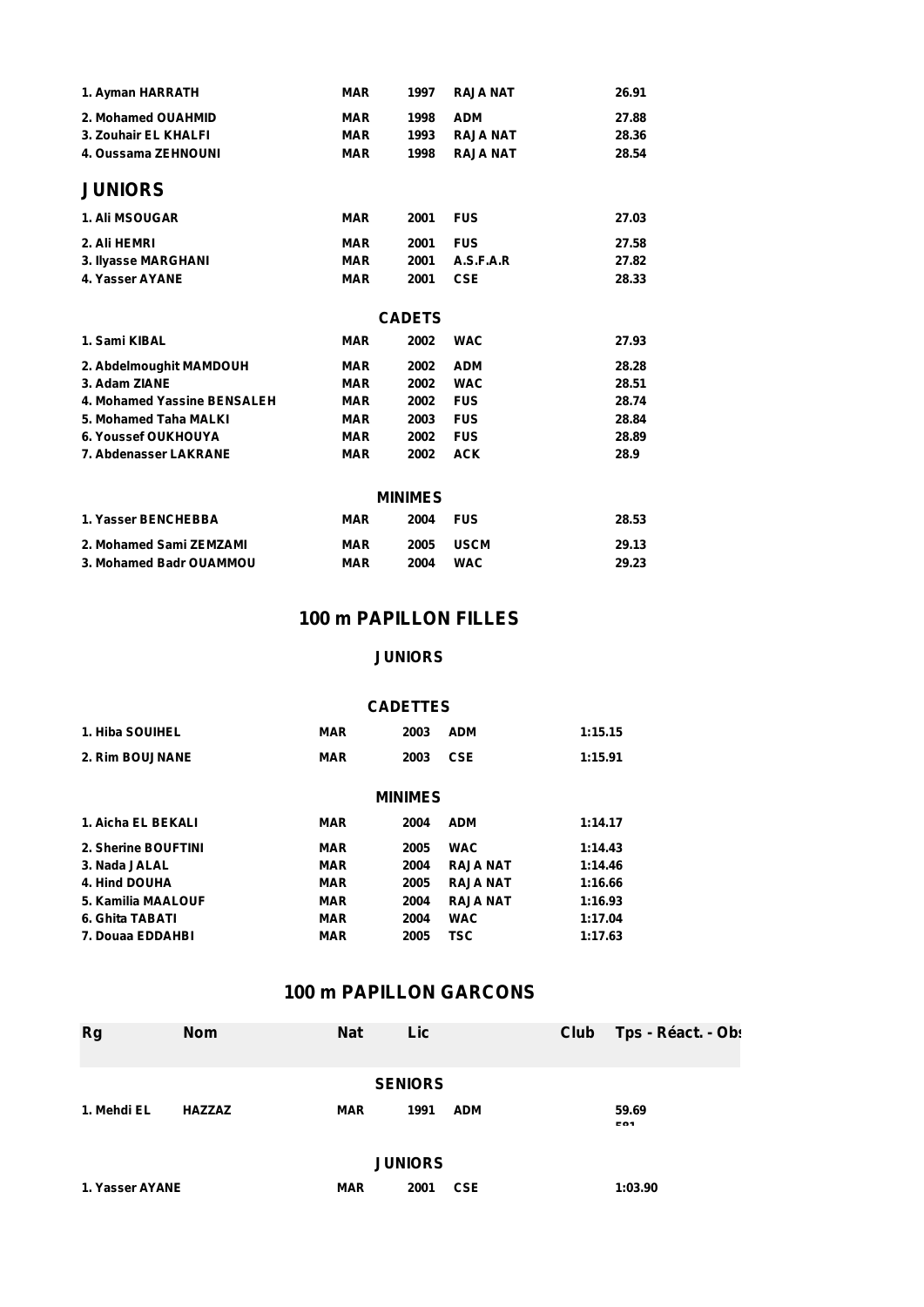| <b>CADETS</b>       |            |      |                 |         |  |  |  |
|---------------------|------------|------|-----------------|---------|--|--|--|
| 1. Younes REDA      | <b>MAR</b> | 2002 | <b>WAC</b>      | 1:02.07 |  |  |  |
| 2. Sami KIBAL       | <b>MAR</b> | 2002 | <b>WAC</b>      | 1:02.99 |  |  |  |
| 3. Mohammed CHAFFAA | <b>MAR</b> | 2003 | <b>CSE</b>      | 1:04.60 |  |  |  |
| 4. Idriss AZHAR     | <b>MAR</b> | 2003 | <b>RAJA NAT</b> | 1:05.75 |  |  |  |
| 5. Houssam HOUARI   | <b>MAR</b> | 2003 | <b>TSC</b>      | 1:07.49 |  |  |  |
| <b>MINIMES</b>      |            |      |                 |         |  |  |  |
| 1. Ismail EL YOUSFI | <b>MAR</b> | 2004 | <b>RAJA NAT</b> | 1:07.46 |  |  |  |

### **200 m PAPILLON FILLES**

| <b>CADETTES</b>     |            |      |            |         |  |  |  |
|---------------------|------------|------|------------|---------|--|--|--|
| 1. Hiba SOUIHEL     | <b>MAR</b> | 2003 | <b>ADM</b> | 2:48.52 |  |  |  |
| 2. Rim BOUJNAN      | <b>MAR</b> | 2003 | <b>CSE</b> | 2:57.72 |  |  |  |
| 3. Nora RGUIB       | <b>MAR</b> | 2003 | <b>ADM</b> | 2:58.71 |  |  |  |
| <b>MINIMES</b>      |            |      |            |         |  |  |  |
| 1. Sherine BOUFTINI | <b>MAR</b> | 2005 | <b>WAC</b> | 2:38.97 |  |  |  |
| 2. Aicha EL BEKALI  |            |      |            |         |  |  |  |
|                     | <b>MAR</b> | 2004 | <b>ADM</b> | 2:48.12 |  |  |  |

## **CADETS**

| 1. Oussama ELMAHBOUBI | MAR | 2002 | ADM | 2:29.59 |
|-----------------------|-----|------|-----|---------|
| 2. Houssam HOUARI     | MAR | 2003 | TSC | 2:36.97 |

# **200 m 4 NAGES FILLE**

#### **SENIORS**

|                           |            | <b>CADETS</b> |                 |         |  |  |  |  |
|---------------------------|------------|---------------|-----------------|---------|--|--|--|--|
| 1. Hiba SOUIHEL           | <b>MAR</b> | 2003          | <b>ADM</b>      | 2:43.27 |  |  |  |  |
| 2. Rim BOUJNANE           | <b>MAR</b> | 2003          | <b>CSE</b>      | 2:51.08 |  |  |  |  |
| <b>MINIMES</b>            |            |               |                 |         |  |  |  |  |
| 1. Aicha EL BEKALI        | <b>MAR</b> | 2004          | <b>ADM</b>      | 2:43.54 |  |  |  |  |
| 2. Safae KHADDAN          | <b>MAR</b> | 2005          | <b>WAC</b>      | 2:44.93 |  |  |  |  |
| 3. Douaa EDDAHBI          | <b>MAR</b> | 2005          | <b>TSC</b>      | 2:45.83 |  |  |  |  |
| 4. Kamilia MAALOUF        | <b>MAR</b> | 2004          | <b>RAJA NAT</b> | 2:48.52 |  |  |  |  |
| <b>5. IIII BELHOCINE</b>  | <b>MAR</b> | 2005          | <b>WAC</b>      | 2:51.97 |  |  |  |  |
| 6. Ghita TABATI           | <b>MAR</b> | 2004          | <b>WAC</b>      | 2:51.98 |  |  |  |  |
| 7. Aya ICHOU              | <b>MAR</b> | 2004          | <b>RAJA NAT</b> | 2:52.34 |  |  |  |  |
| 8. Fatima Zahra MOUKTADIR | <b>MAR</b> | 2004          | <b>WAC</b>      | 2:53.37 |  |  |  |  |